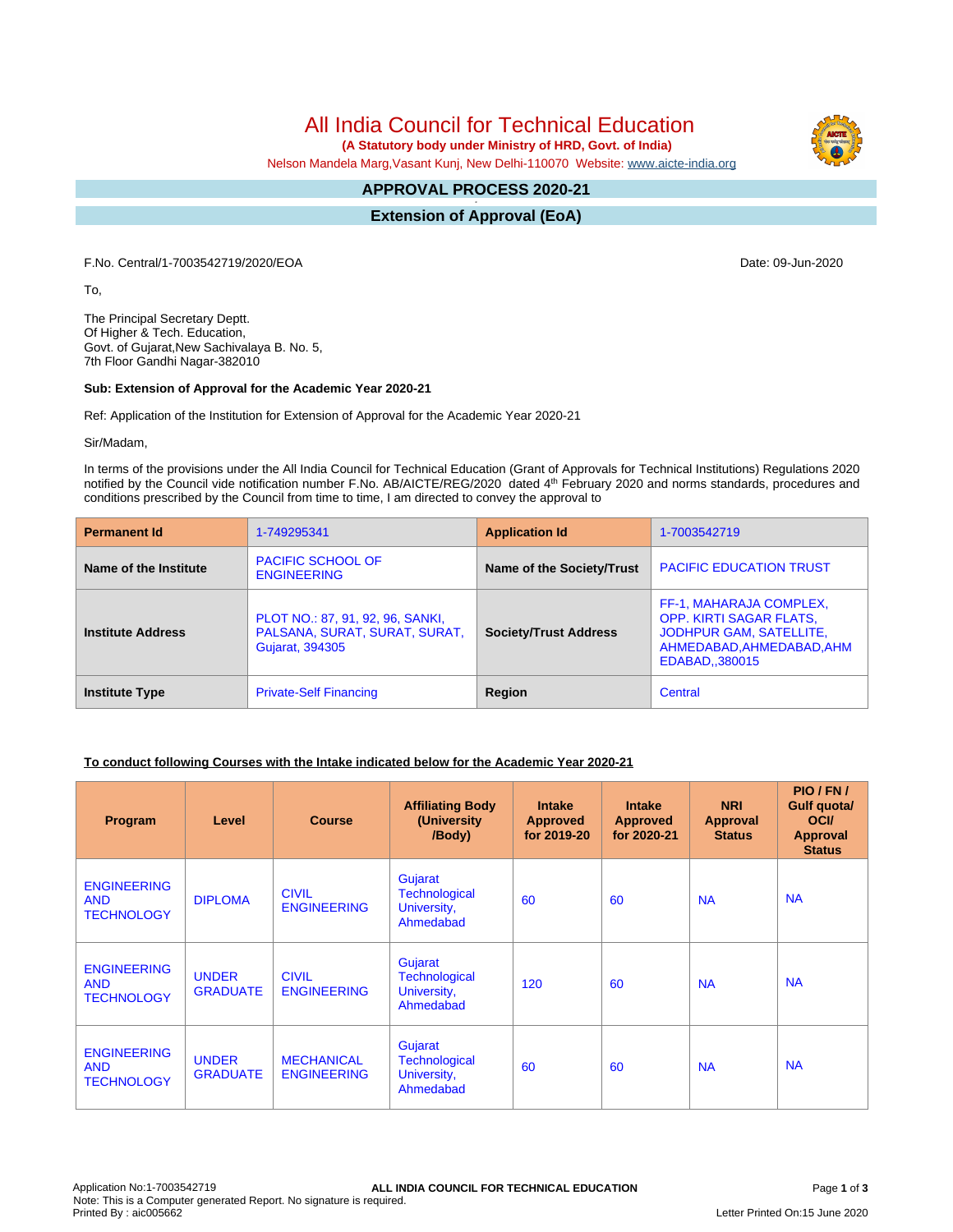| <b>ENGINEERING</b><br><b>AND</b><br><b>TECHNOLOGY</b> | <b>UNDER</b><br><b>GRADUATE</b> | <b>ELECTRICAL</b><br><b>ENGINEERING</b> | Gujarat<br><b>Technological</b><br>University,<br>Ahmedabad | 60 | 60 | <b>NA</b> | <b>NA</b> |
|-------------------------------------------------------|---------------------------------|-----------------------------------------|-------------------------------------------------------------|----|----|-----------|-----------|
| <b>ENGINEERING</b><br><b>AND</b><br><b>TECHNOLOGY</b> | <b>UNDER</b><br><b>GRADUATE</b> | <b>CHEMICAL</b><br><b>ENGINEERING</b>   | Gujarat<br><b>Technological</b><br>University,<br>Ahmedabad | 60 | 60 | <b>NA</b> | <b>NA</b> |
| <b>ENGINEERING</b><br><b>AND</b><br><b>TECHNOLOGY</b> | <b>UNDER</b><br><b>GRADUATE</b> | <b>COMPUTER</b><br><b>ENGINEERING</b>   | Gujarat<br><b>Technological</b><br>University,<br>Ahmedabad | 60 | 60 | <b>NA</b> | <b>NA</b> |
| <b>ENGINEERING</b><br><b>AND</b><br><b>TECHNOLOGY</b> | <b>DIPLOMA</b>                  | <b>ELECTRICAL</b><br><b>ENGINEERING</b> | Gujarat<br><b>Technological</b><br>University,<br>Ahmedabad | 60 | 30 | <b>NA</b> | <b>NA</b> |
| <b>ENGINEERING</b><br><b>AND</b><br><b>TECHNOLOGY</b> | <b>DIPLOMA</b>                  | <b>MECHANICAL</b><br><b>ENGINEERING</b> | Gujarat<br><b>Technological</b><br>University,<br>Ahmedabad | 60 | 60 | <b>NA</b> | <b>NA</b> |

**It is mandatory to comply with all the essential requirements as given in APH 2020-21 (Appendix 6)**

# **Important Instructions**

- 1. The State Government/ UT/ Directorate of Technical Education/ Directorate of Medical Education shall ensure that 10% of reservation for Economically Weaker Section (EWS) as per the reservation policy for admission, operational from the Academic year 2020-21 is implemented without affecting the reservation percentages of SC/ ST/ OBC/ General. However, this would not be applicable in the case of Minority Institutions referred to the Clause (1) of Article 30 of Constitution of India. Such Institution shall be permitted to increase in annual permitted strength over a maximum period of two years beginning with the Academic Year 2020-21
- 2. The Institution offering courses earlier in the Regular Shift, First Shift, Second Shift/Part Time now amalgamated as total intake shall have to fulfil all facilities such as Infrastructure, Faculty and other requirements as per the norms specified in the Approval Process Handbook 2020-21 for the Total Approved Intake. Further, the Institutions Deemed to be Universities/ Institutions having Accreditation/ Autonomy status shall have to maintain the Faculty: Student ratio as specified in the Approval Process Handbook. All such Institutions/ Universities shall have to create the necessary Faculty, Infrastructure and other facilities WITHIN 2 YEARS to fulfil the norms based on the Affidavit submitted to AICTE.
- 3. In case of any differences in content in this Computer generated Extension of Approval Letter, the content/information as approved by the Executive Council / General Council as available on the record of AICTE shall be final and binding.
- 4. Strict compliance of Anti-Ragging Regulation: Approval is subject to strict compliance of provisions made in AICTE Regulation notified vide F. No. 373/Legal/AICTE/2009 dated July 1, 2009 for Prevention and Prohibition of Ragging in Technical Institutions. In case Institution fails to take adequate steps to Prevent Ragging or fails to act in accordance with AICTE Regulation or fails to punish perpetrators or incidents of Ragging, it will be liable to take any action as defined under clause 9(4) of the said Regulation.

**Prof.Rajive Kumar Member Secretary, AICTE**